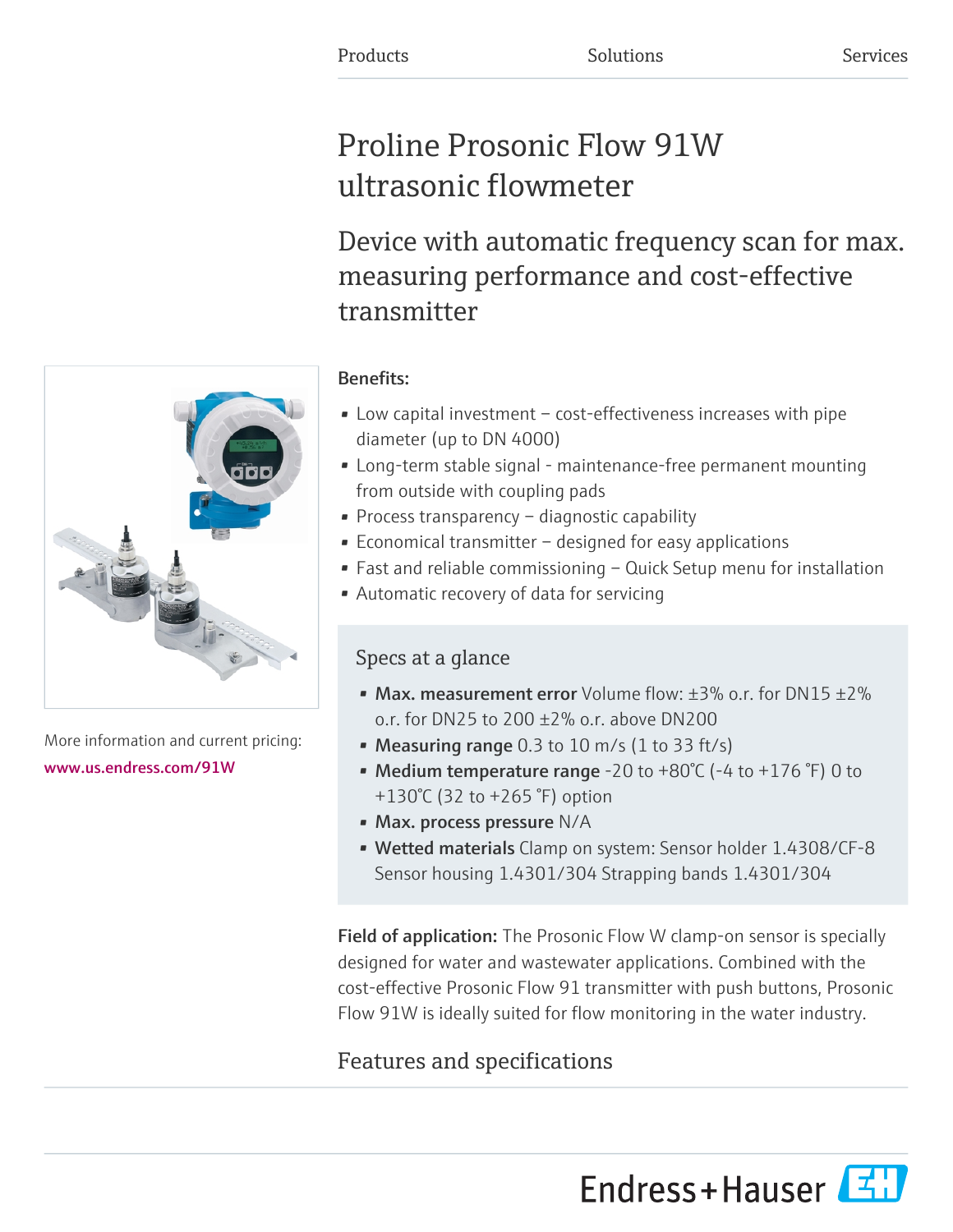#### Liquids Measuring principle

Ultrasonic flow

#### Product headline

Device with automatic frequency scan for maximum measuring performance and cost-effective transmitter.

Clamp-on flow measurement of process water, salt water, demineralized water, drinking & wastewater.

#### Sensor features

Low capital investment – cost-effectiveness increases with pipe diameter (up to DN 4000/156"). Long-term stable signal – maintenance-free permanent mounting from outside with coupling pads. Process transparency – diagnostic capability. Medium temperature:  $-20$  to  $+80$  °C ( $-4$  to  $+176$  °F). Degree of protection IP68 (Type 6P enclosure) for pipes under water. Shock and

vibration resistance according to IEC 68-2-6.

#### Transmitter features

Economical transmitter – designed for easy applications. Fast and reliable commissioning – Quick Setup menu for installation. Automatic recovery of data for servicing.

Aluminium field transmitter housing. 2-line display with push buttons. HART.

#### Nominal diameter range

Single channel, 1 or 2 paths : DN15 to 2000 (1/2 to 80")

#### Wetted materials

Clamp on system: Sensor holder 1.4308/CF-8 Sensor housing 1.4301/304 Strapping bands 1.4301/304

#### Measured variables

Volume flow, sound velocity, flow velocity, signal strength, totalizer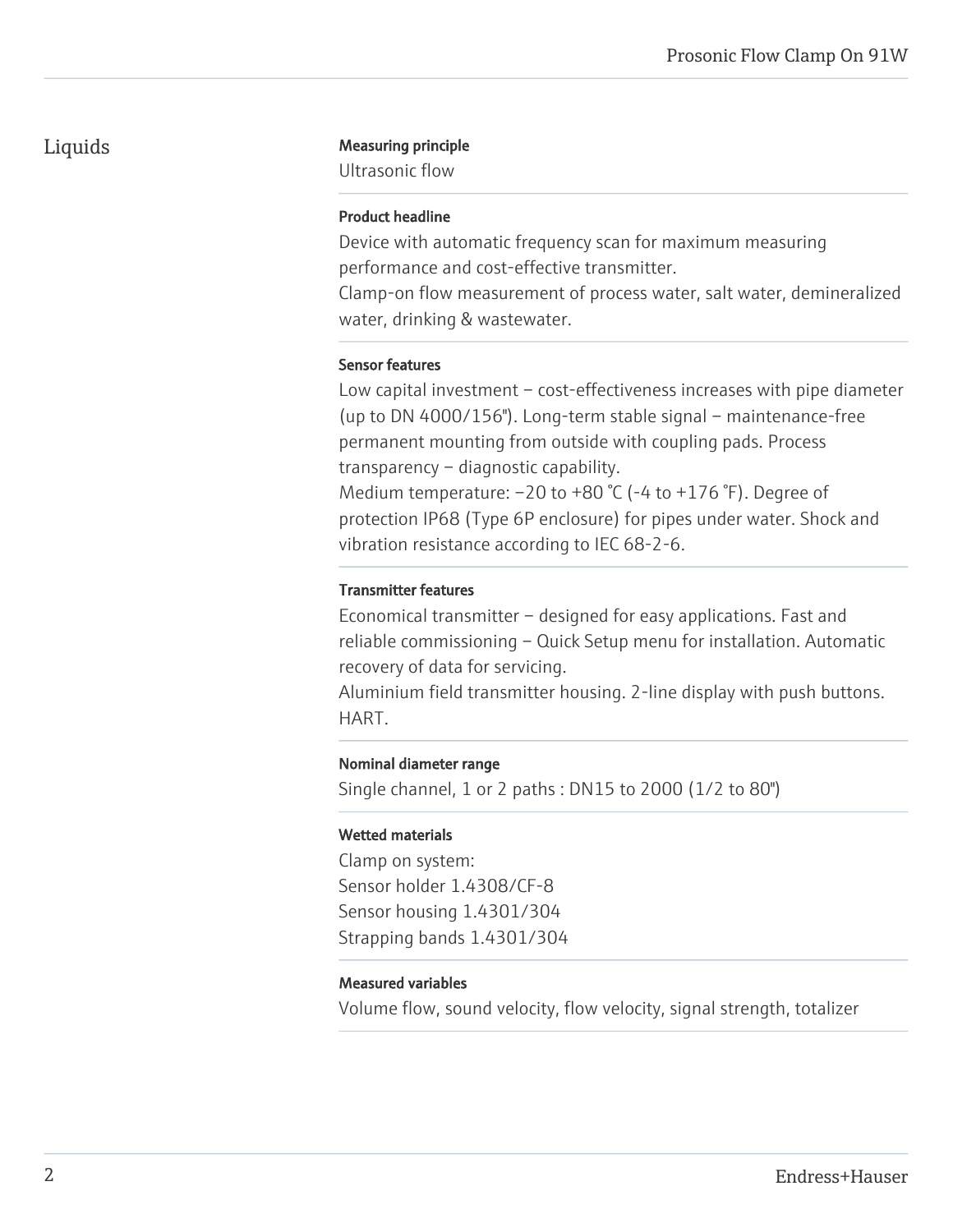### Liquids

#### Max. measurement error

Volume flow: ±3% o.r. for DN15 ±2% o.r. for DN25 to 200 ±2% o.r. above DN200

#### Measuring range

0.3 to 10 m/s (1 to 33 ft/s)

#### Max. process pressure

N/A

#### Medium temperature range  $-20$  to  $+80^{\circ}$ C ( $-4$  to  $+176^{\circ}$ F) 0 to +130°C (32 to +265 °F) option

Ambient temperature range  $-20$  to  $+60$  °C ( $-4$  to  $+140$  °F)

Sensor housing material N/A

Transmitter housing material AlSi10Mg, coated

Degree of protection IP67, type 4X for transmitter IP67 type 4X for sensors IP68 type 6P for sensors (option). IP67 NEMA 4X

#### Display/Operation

2 lines backlit display with 3 push button

#### **Outputs**

1x 4-20 mA HART (active) 1x Pulse/frequency/switch output (passive)

#### Inputs

N/A